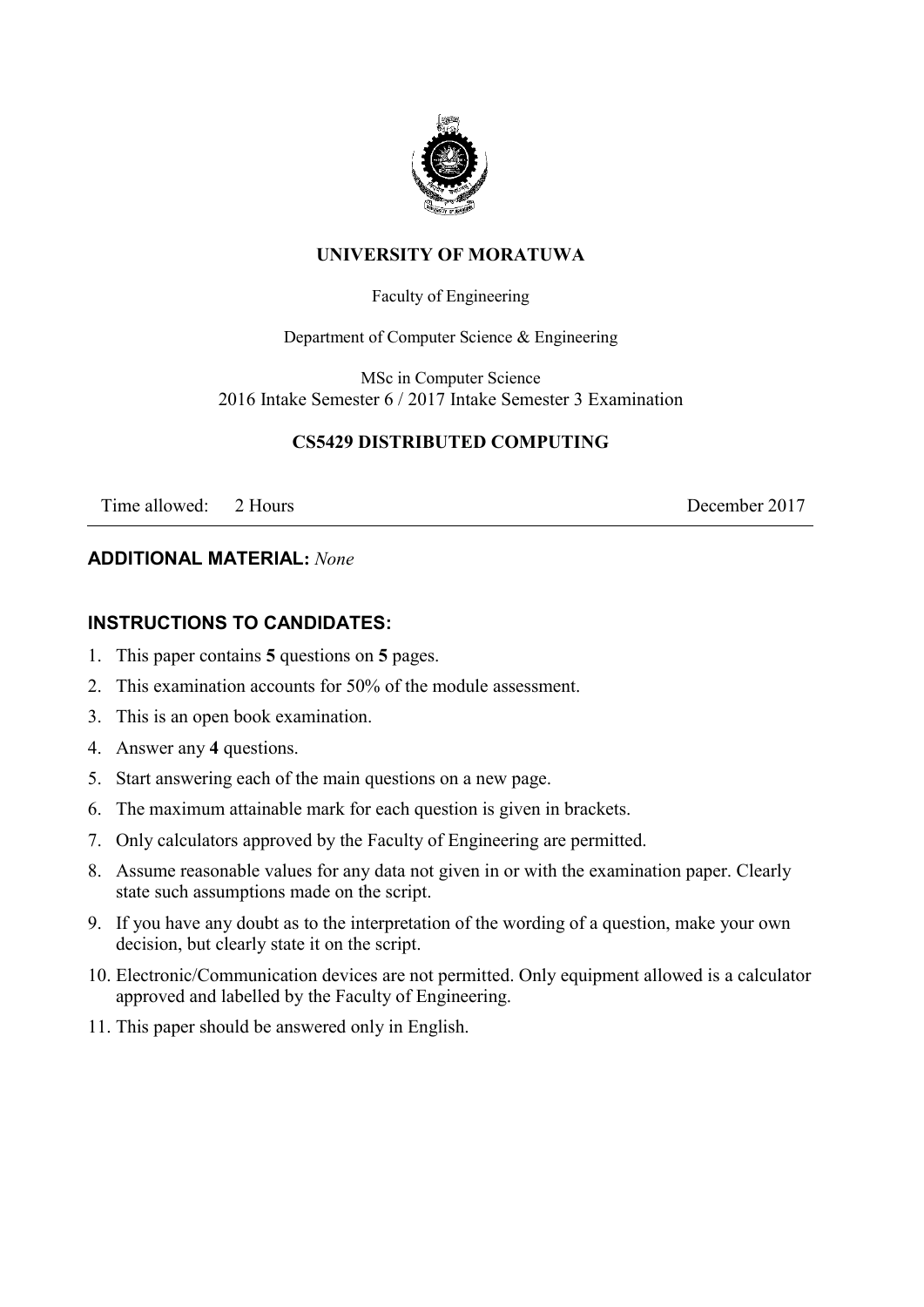| $[25$ marks]                                                                          |
|---------------------------------------------------------------------------------------|
| $[5]$                                                                                 |
| "Publisher/Subscriber systems decouple publishers and subscribers in terms of         |
| [4]                                                                                   |
|                                                                                       |
| $[3]$                                                                                 |
| $[3]$                                                                                 |
| Propose a superpeer election mechanism for an unstructured P2P solution. Your<br>[10] |
|                                                                                       |

# **Question 2 (25 marks)**

Figure 1 illustrates an IoT solution deployed to detect movements of elephants in a jungle. A ZigBee-based (i.e., low power and low bandwidth wireless technology with a range of  $\sim$ 100m) collar is attached to an elephant. When an elephant comes near a ZigBee receiver, a message is triggered and send to the Cloud-based backend using a 3G connection. Typical message related to an elephant detection event includes (*receiver ID*, *elephant ID*) pair. Location of receivers are known and configured on the backend.



Figure 1 – Overview of elephant movement tracking solution.

(i) Would you recommend persistent-asynchronous or transient-asynchronous communication for the data transfer between receivers and the Cloud-backend? Briefly Discuss. [4]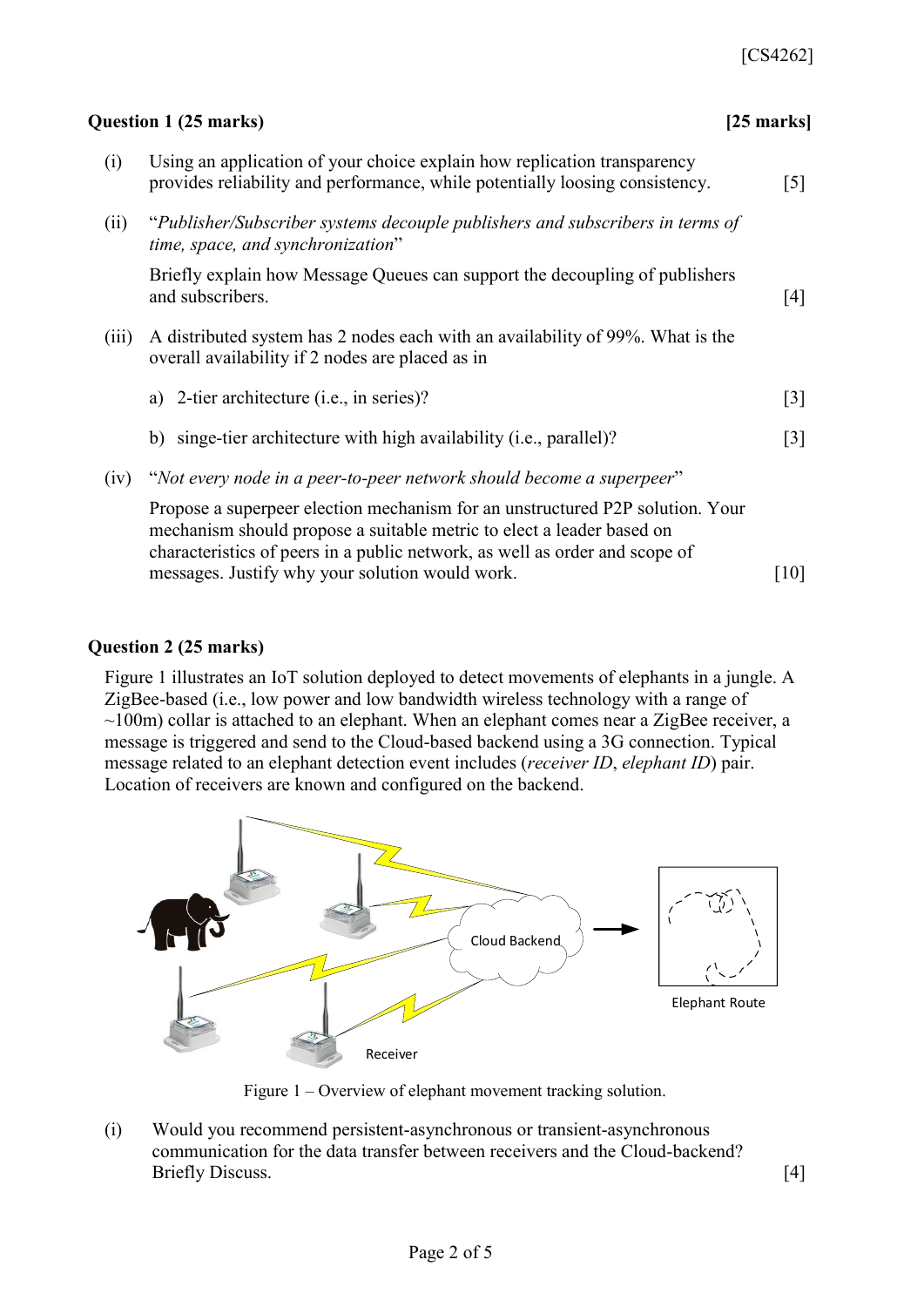| (ii)  | Cloud-based server maintains an in-memory table with the list of received events.<br>Is this server <i>stateful</i> or <i>stateless</i> ? Briefly discuss.                                                                                        | $\lceil 3 \rceil$ |
|-------|---------------------------------------------------------------------------------------------------------------------------------------------------------------------------------------------------------------------------------------------------|-------------------|
| (iii) | Following 3 options are suggested to order the elephant detection events such<br>that the route taken by an elephant can be estimated:                                                                                                            |                   |
|       | (a) Receiver's clock is set to physical time at the time of deployment, and<br>is used to timestamp each event.<br>(b) Events are to be timestamped only at the server based on arrival time.<br>(c) Each event is to be tagged with an event ID. |                   |
|       | Recommend the most suitable solution while considering pros and cons of each<br>of the solution.                                                                                                                                                  | [7]               |
| (iv)  | Can Totally Ordered Multicast among receivers be used to order the elephant<br>detection events? Discuss.                                                                                                                                         | $\lceil 3 \rceil$ |
| (v)   | Propose a protocol for the messages exchanged between a receiver and Cloud-<br>based server.                                                                                                                                                      |                   |
|       | Your proposal should contain message formats, order of messages, data types,<br>and lengths.                                                                                                                                                      | [8]               |

#### **Question 3 (25 marks)**

Spotify is a music, podcast, and video streaming service. Spotify is a freemium service; basic features are free with advertisements or limitations, while additional features such as improved quality and music downloads are offered via paid subscriptions. Figure 2 illustrates a high-level architecture of Spotify services. Services are partitioned based on features, e.g., music, podcast, and video streaming. If one feature fails, other features are independent and will continue to work. When there is a weak dependency between features, failure of one feature may sometimes lead to degradation of service of another feature. Feature partitioning gives scalability, reliability, and an efficient way of focusing on feature improvements. Spotify runs several server instances across the world to achieve geographic scalability.



Figure 2 – High-level architecture of Spotify. Source: https://labs.spotify.com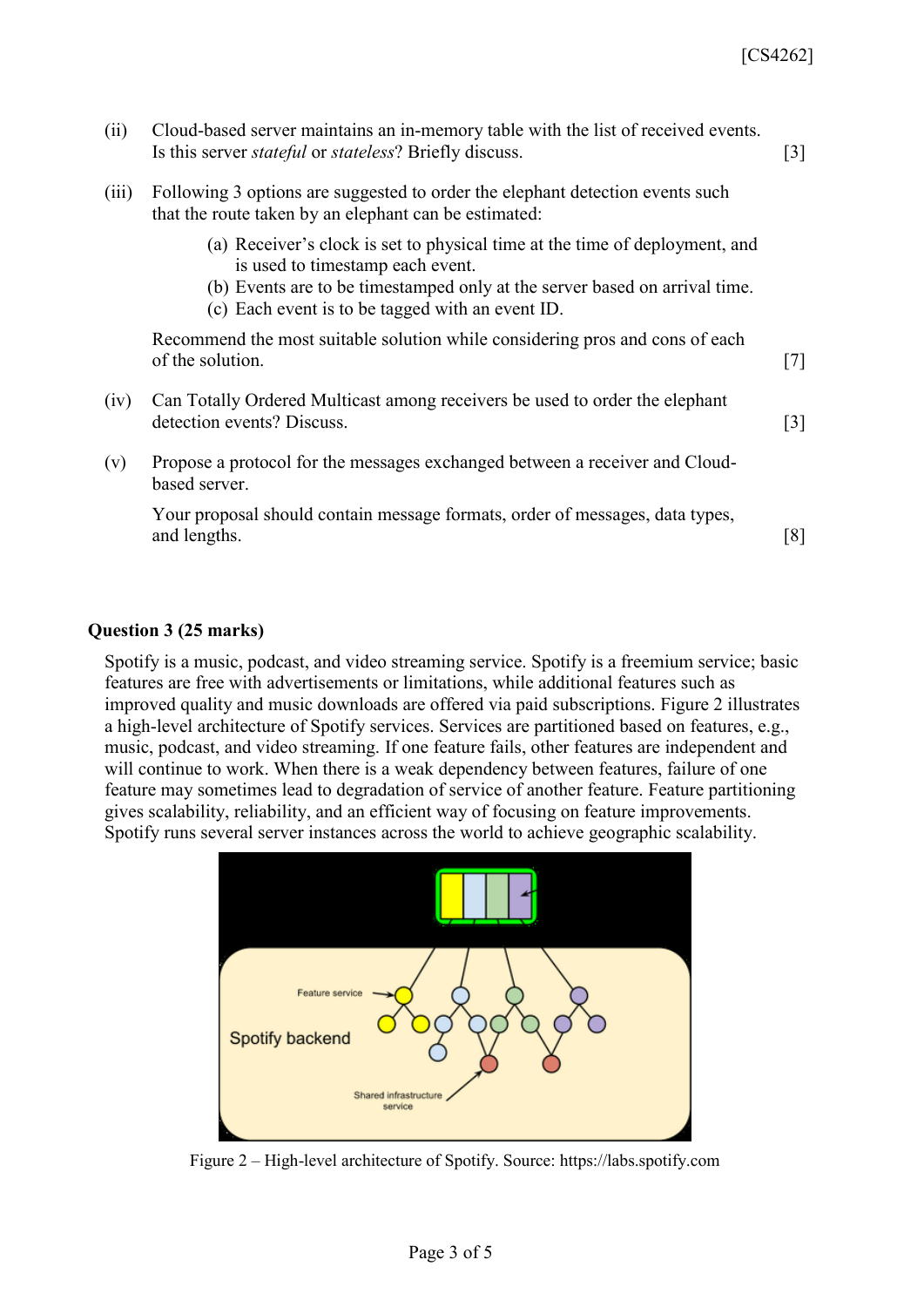| (i)     | Briefly explain how feature partitioning could enhance the scalability of the<br>system.                                                                                                              | $\lceil 3 \rceil$ |
|---------|-------------------------------------------------------------------------------------------------------------------------------------------------------------------------------------------------------|-------------------|
| (ii)    | "When bandwidth between Spotify client and backend drops, one solution is to<br>degrade quality of the stream, e.g., downgrade from MP3 to MP4."                                                      |                   |
|         | Do you agree or disagree with this statement? Discuss.                                                                                                                                                | [4]               |
| (iii)   | What load balancing technique would you recommend for backend feature<br>services in Spotify? Briefly discuss.                                                                                        | [4]               |
| (iv)    | What do you recommend, RPC, RMI, REST API, or Web services to<br>communicate between Spotify clients and backend? Justify.                                                                            | [4]               |
| (v)     | What active CDN technology would you recommend to scale Spotify over<br>having their own servers? Discuss.                                                                                            | [4]               |
| $(v_i)$ | Given that Spotify uses geographically distributed set of servers (with or without<br>CDN), how can Spotify ensure transactions related to paid subscribers will<br>satisfy ACID properties? Discuss. | [6]               |

## **Question 4 (25 marks)**

SETI is one of the largest volunteer computing platforms that remotely executes jobs using idle computing resources. These jobs include analyzing images/data from optical and radio telescopes for the presence of extra-terrestrial life. Over 200,000 SETI volunteer nodes are active at any given time. Each node contacts the SETI server and asks for a new job based on its computing capabilities. The same job is submitted only to two nodes to increase the reliability while maintaining better resource utilization (volunteer nodes may fail at any time). Once the job is completed, node submits the answer and asks for another job. You are required to design a job dispatching solution that allocates only two copies of the same job to volunteer nodes.

- (i) To enhance the scalability and availability of the system, it is proposed to run 2 SETI servers within the SETI server room. How would spit-brain syndrome apply in the context of this proposal and how do you plan to overcome it? [6]
- (ii) Another proposal is to have 2 geographically distributed SETI servers. How would CAP theorem apply in the context of this proposal and how do you plan to overcome it? [6]
- (iii) SETI gives points to volunteers once they submit an answer for a job. However, to encourage faster job completion, SETI proposed to give full points to the first volunteer that submits the answer, while second volunteer that submit the same answer will be given only 60% of the points.

How do you propose to differentiate the first volunteer from the second? [4]